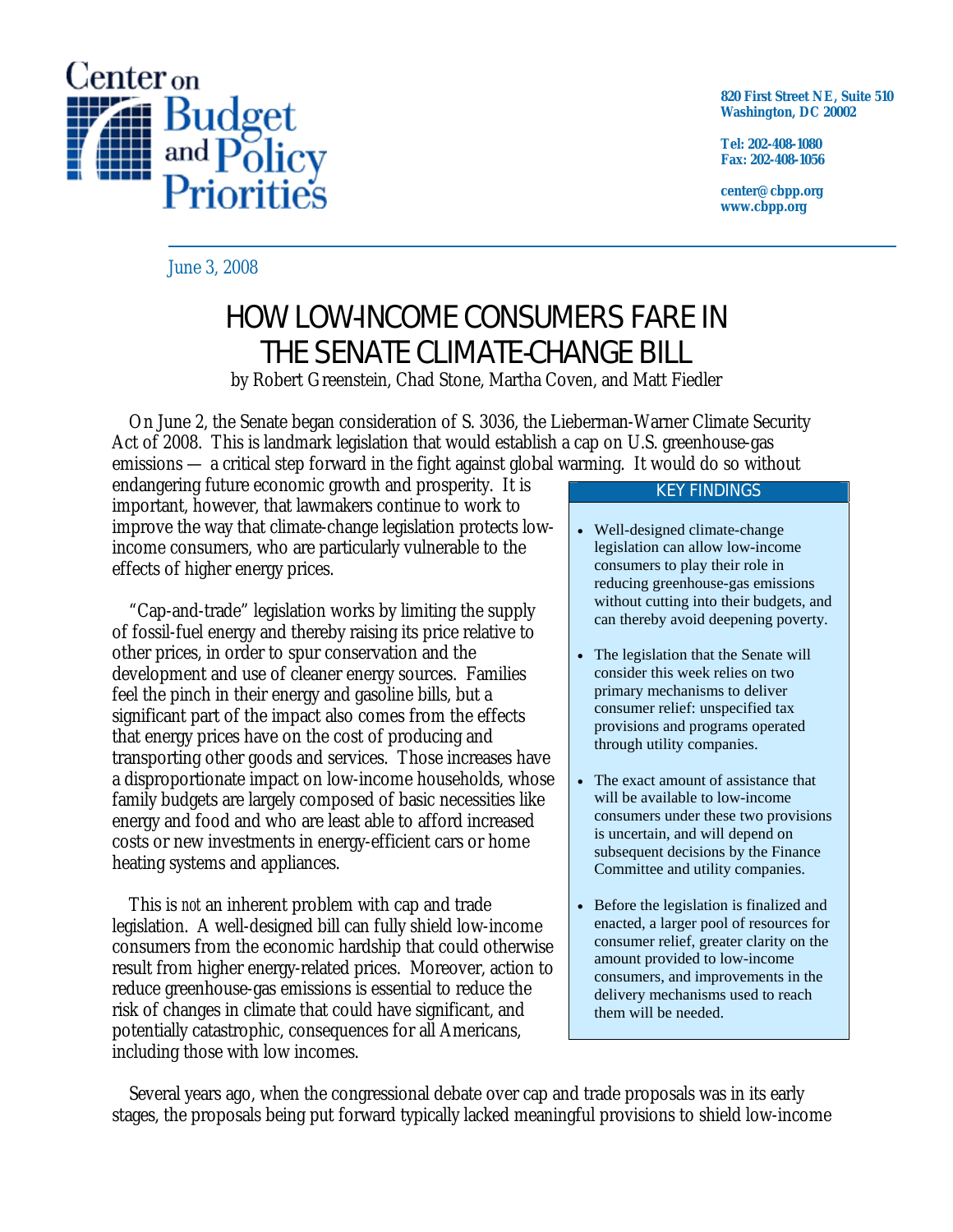consumers and gave away large shares of greenhouse-gas emissions allowances to energy companies, rather than auctioning them off and using the proceeds for public purposes such as consumer relief.

 The bill coming to the Senate floor this week represents a substantial improvement over many of the proposals advanced in prior Congresses. It recognizes the need to assist low-income consumers, expresses an intent to protect them from the economic impact of higher prices, and contains several specific provisions to move toward that goal. S.3036 also auctions off a larger share of the emissions allowances than was typical of the earlier generation of bills.

 Before the legislation is finalized and enacted, however, its low-income provisions will need substantial further improvement. The comprehensive substitute amendment that will be offered to S.3036 provides two primary streams of funding for consumer relief: (1) a trust fund that is intended to finance tax relief to offset the economic impact of higher prices, and (2) resources provided to utility companies to assist their customers, including a set-aside for low-income customers. The exact amount of assistance that will be available to low-income households from these two sources is uncertain. The tax measures are unspecified and will have to be determined later by the Finance Committee. (The Environment and Public Works Committee does not have jurisdiction over taxes and could not write specific tax provisions.) Exactly how utility companies would use the resources provided to them is likewise uncertain. As work on the bill continues, the overall amount of consumer relief, the targeting of assistance on low-income consumers, and the delivery mechanisms used to reach low-income households will need improvement.

#### Why Is Low-Income Assistance Needed in a Climate-Change Bill?

 By restricting the supply of fossil-fuel energy, cap and trade legislation will significantly raise the price of fossil-fuel energy and related products. This is necessary to encourage energy efficiency and greater use of clean energy sources, but it will pose serious challenges for low- and moderate-income households.

Our analysis, using an approach developed by the Congressional Budget Office, finds that even a modest 15 percent reduction in greenhouse-gas emissions would cost the poorest fifth of Americans an average of \$750 a year per household. These households have average annual incomes of only about \$13,000. The \$750 figure is the cost before any action is taken to mitigate these effects and is a measure of what would happen if low-income households were left on their own to cope with the effects of higher energy prices. (It is not an estimate of the impact of any particular legislation.)

Some opponents of cap and trade legislation have claimed that such legislation is inherently harmful to low-income consumers. That claim is false. But to avoid that outcome, a significant share of the allowance value must be set aside for low-income consumers and delivered through effective mechanisms.

Approximately 14 percent (one-seventh) of the total allowance value in a cap-and-trade bill would be sufficient to fund an effective program to prevent low-income households from losing ground.<sup>1</sup> This amount is needed to offset not only the higher cost of home energy — which will account for less than half of the legislation's impact on low-income consumers — but also the higher cost of

 $\overline{a}$ 

<sup>1</sup> A significantly larger amount will be needed if policymakers wish to provide relief to middle-income consumers as well.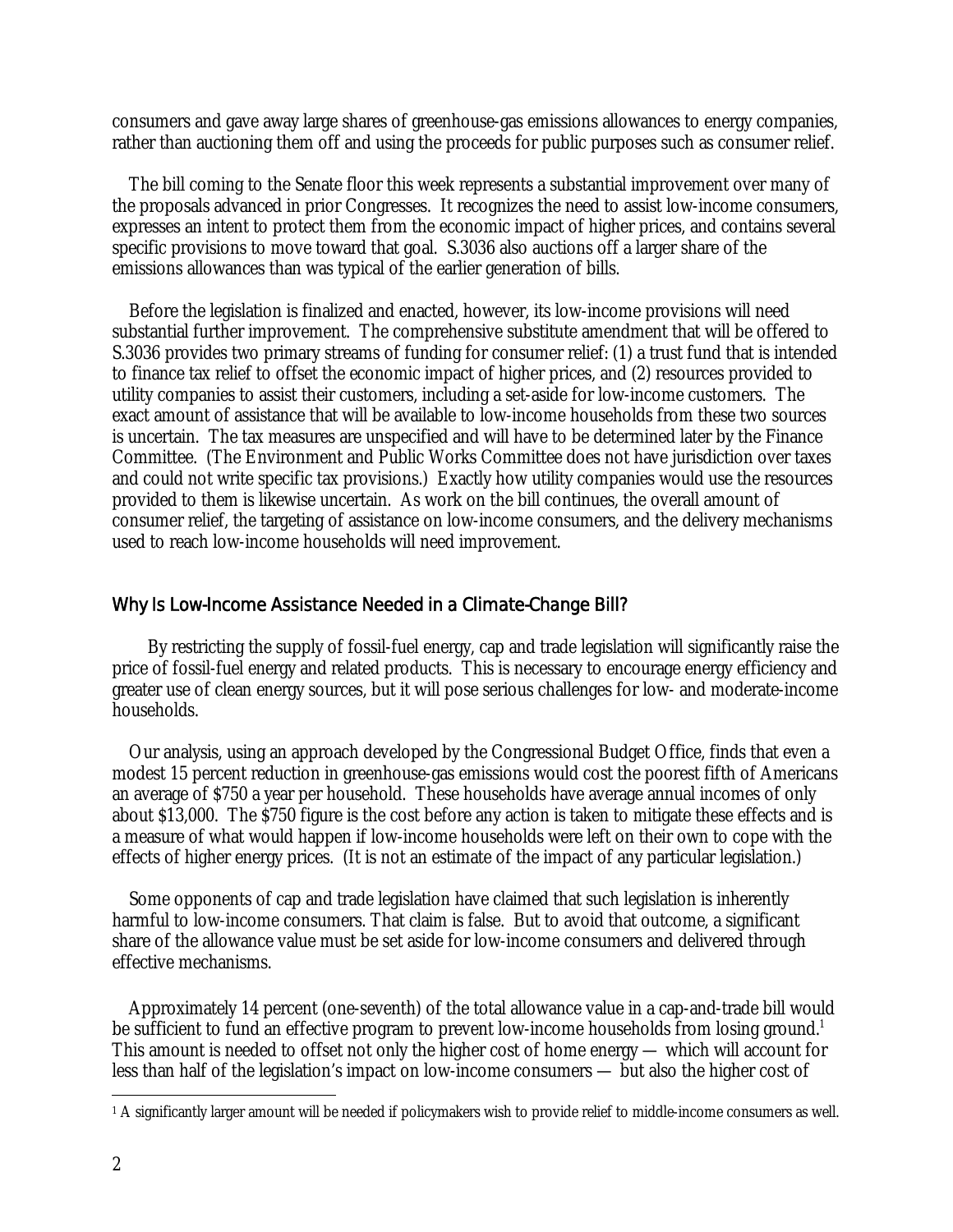gasoline, food, and the wide array of other goods and services that use energy in their manufacture or transport to market.

This 14 percent of allowance value can be accommodated in any cap-and-trade legislation that auctions most or all of the greenhouse-gas emissions allowances, since it would constitute only a small fraction of the revenues the legislation would generate.

## Analysis of the Substitute Amendment to the Lieberman-Warner Climate Security Act of 2008

Total Amount of Assistance for Low-Income Consumers

As noted above, there are two primary sources of funding for consumer relief in the bill: tax provisions, which the Finance Committee would craft, and resources provided to utility companies. There also is a small stream of funds, provided through the states, that is designated for consumers who face hardship as a result of high prices for heating oil.

• **Tax provisions:** The bill's tax relief would be financed through a new Climate Change Consumer Assistance Fund, which would equal 3.5 percent of the total allowance value in 2012, and would rise substantially over time, to 15 percent of the total allowance value in 2050. (This is the provision that has been described as the "nearly \$800 billion" fund, which appears to be the total amount of dollars, in inflation-adjusted terms, that would be made available over the 39-year period from 2012 to 2050.) This provision is accompanied by Sense of the Senate language that it "should be used to fund a tax initiative to protect consumers, especially consumers in greatest need, from increases in energy costs and other costs."

The tax provisions could lead to the enactment of a refundable tax credit that would provide significant assistance to low-income consumers over time. The current legislation, however, cannot guarantee this result, as only the Finance Committee can write tax legislation; the Environment and Public Works Committee lacks jurisdiction over it. There will be powerful pressures on the Finance Committee to use a substantial portion of these resources for tax reductions for middle- and high-income individuals, who have been the primary beneficiaries of every major tax bill enacted in the past decade. (Some Senators have proposed that climate-change legislation include such measures as across-the-board individual income tax rate cuts, which would be regressive and provide little or no assistance to millions of lowincome Americans.) The current legislation expresses its sponsors' intent that priority be accorded to low-income consumers in the design of the tax provisions, but the tax-writing committees will determine the extent to which that occurs.

• **Utility company funds:** The bill provides 12.75 percent of the allowance value to utility companies that deliver electricity or natural gas, rising to 13.5 percent by 2050. (This is the provision that has been described as the "\$911 billion fund," which is, like the tax figure, a 39-year total.) Of this amount, the bill specifies that 30 percent must be set aside to assist low-income consumers, which is equivalent to 3.8 percent of the allowance value in 2012, and 4.05 percent in 2050. The funding could be delivered either as rebates or energy efficiency interventions or some combination of the two. While some of the remaining 70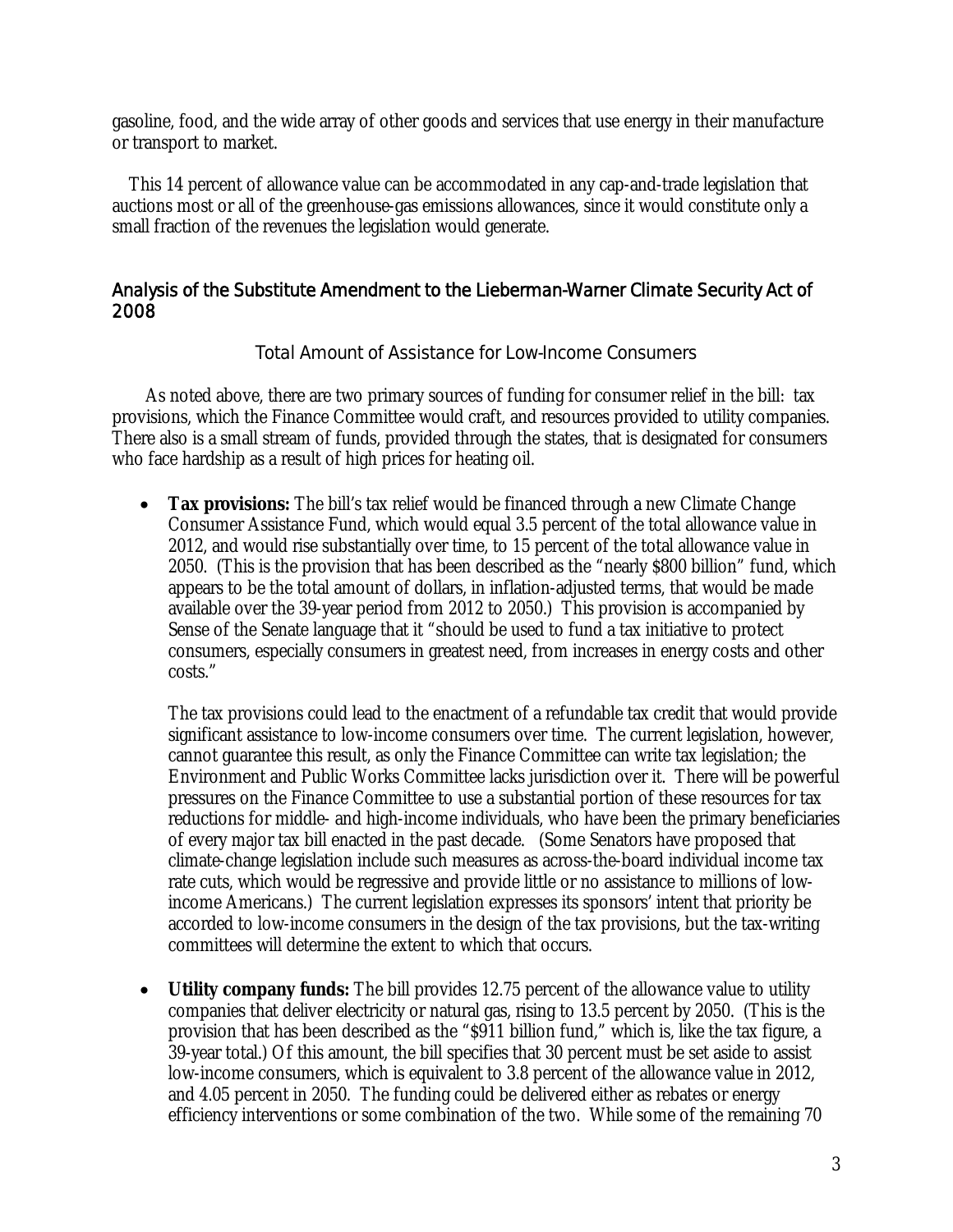percent of the funds could be used to provide additional assistance to low-income consumers, those funds also are supposed to assist middle-income consumers and small businesses, both of which are likely to be strong competitors with low-income consumers for the remaining funds. (Note: if a utility's regulator certifies that less than 30 percent of these funds is needed to mitigate the increase in electricity and natural gas costs for lowincome households, utility companies can devote a smaller share of the funds to this purpose.)

• **State funds:** The bill also includes in the funding provided to states (which can otherwise be used for a number of broad purposes) a small set-aside for "protecting consumers of home heating oil in the State from suffering hardship as a result of any increases in home heating oil prices." In 2012, the amount set aside for these consumers would equal 0.2 percent of the total allowance value. In 2050, it would be 0.5 percent. It is possible that some states could make more funds available for low income relief out of the overall stream of resources the bill provides them, but no significant increase beyond the statutory requirements can be counted on. There will be strong competition for these funds for a variety of other uses, and states will also need resources to address increased budgetary costs for some existing programs as a result of higher energy costs.

**How it all adds up:** The pool of resources available for the tax provisions starts small, at 3.5 percent of allowance value. If low-income consumers were to get *all* of that, which is unlikely, the total amount of resources available to them in the early years from the *combination* of tax relief plus the guaranteed utility company stream (3.8 percent) and the guaranteed state funding stream (0.2 percent) would be about 7.5 percent of the allowance value. This is about half of the 14 percent of total allowance value that we estimate is needed to protect the low-income population. Low-income consumers might receive somewhat more of the utility company or state stream of funding, but given the competition for resources, any additional amounts are likely to be quite modest.

## Delivery Mechanisms Used to Reach Low-Income Consumers

The tax system is an efficient way to deliver funding on a large scale to low-income working families, although it does not generally reach low-income people who are elderly or have serious disabilities or the poorest of the poor. In contrast, relying on utility companies to provide rebates to offset low-income Americans' loss of purchasing power is seriously flawed.

• **Utility company programs will miss large numbers of consumers who could be captured with a better designed delivery mechanism**, including the significant share of low-income households who do not pay utility bills directly because the bills are paid by their landlords (and reflected in their rents). Many other low-income households likely would not be served because most utility companies cannot easily identify which of their consumers have low incomes (other than households facing shut-offs).

The bill includes helpful language affirming that people should be eligible for the utility company-based assistance if they qualify for either food stamps or the Medicare low-income prescription drug subsidy. There will still be substantial challenges, however, in identifying and serving these households effectively through their utility company. History and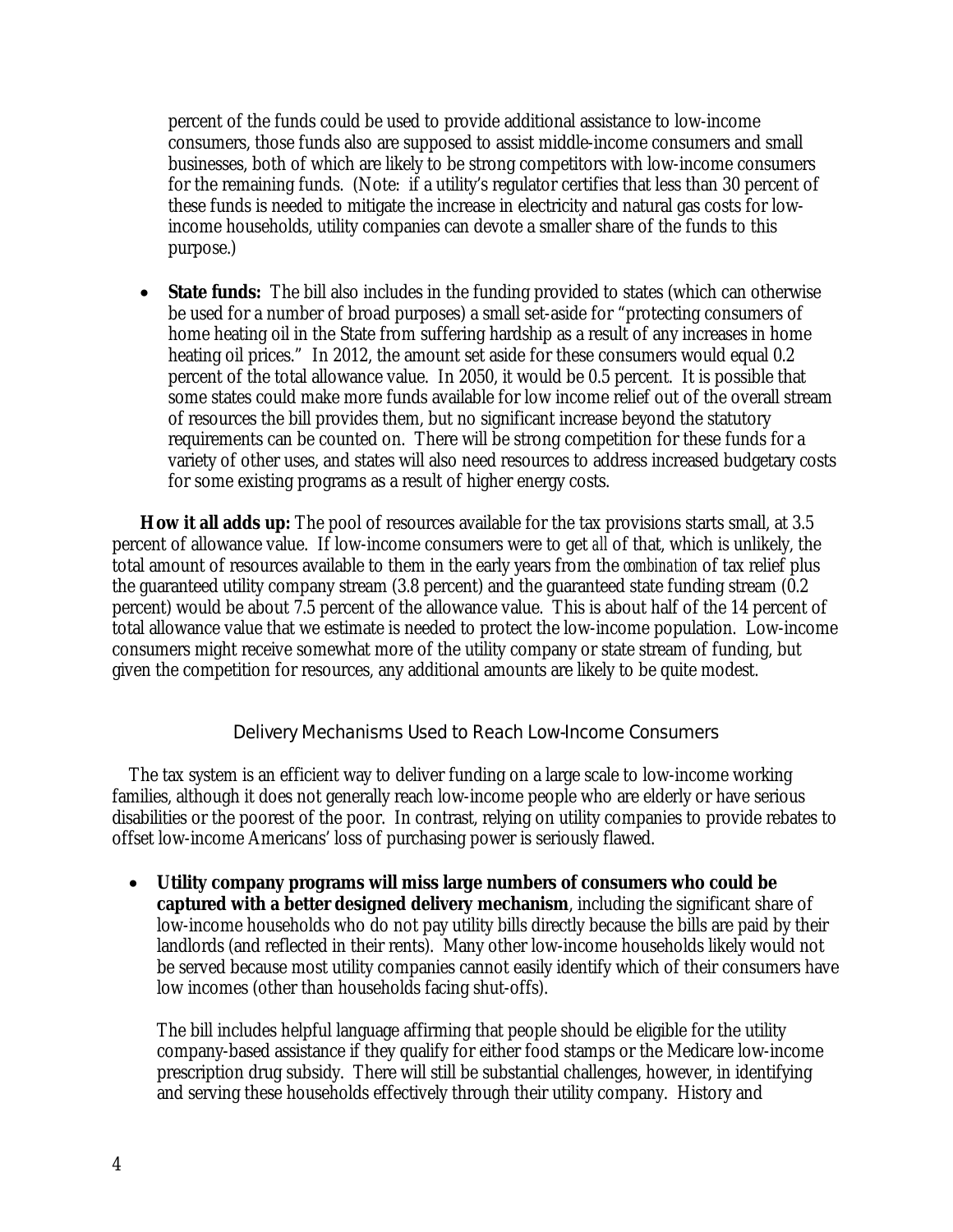experience with other low-income programs suggest that a significant number of households will be missed through reliance on utility companies.

In this regard, it is worth examining the experience of the federal "Lifeline" telephone discount program, which is administered through local telephone companies. States and local telephone companies are encouraged to coordinate the Lifeline enrollment process with the enrollment processes for government-administered public benefits. In practice, however, such coordination is infrequent, and even where it does occur, large numbers of eligible households (in many cases half or more) do not make the transition from participation in public programs to Lifeline participation. The result is that, nationwide, the Lifeline program serves only about one-third of eligible individuals.

- **The utility company approach is aimed at electricity and natural gas bills, but does not cover other price impacts.** The utility company provisions are designed to offset electricity and natural gas bills. Less than half of the impact of the legislation on low-income consumers, however, will be felt in the form of higher home energy prices. More than half of the impact will come in higher prices for a range of other goods and services. The language of the bill suggests that its tax provisions will be the means of assisting consumers with these other costs. Such an approach makes sense for low-income working households. However, millions of low-income Americans, including most low-income elderly people, do not file federal tax returns and likely would not benefit from assistance delivered through the tax code; they need to be reached through other effective means.
- **Masking the true size of utility bills reduces the incentive to conserve.** The best way to encourage conservation is for households at *all* income levels to see the impact of higher energy prices in the bills they incur. Routing assistance through utility companies (and artificially lowering households' utility bills) will blunt the "sticker shock" of higher utility bills on these consumers, which will make it less likely they will conserve energy or seek out energy efficiency improvements to the same degree. The goal of consumer relief should be to avoid an economic hit on low-income families by restoring their lost purchasing power without subsidizing (and masking the true costs of) their energy consumption.
- Finally, **it will be very difficult to provide the right amount of allowances to each individual electric and gas utility in the nation;** there is no good source of information on the percentage of low-income consumers nationally who are served by each individual utility company. Furthermore, there are 3,300 of these companies that deliver electricity alone, not counting the natural gas companies. The bill allocates allowances based on the share of electricity or natural gas that each company deliverers, not on the relative incomes of each company's customer base. Some utility companies that serve disproportionately low-income populations would likely end up with too few allowances to serve their low-income customers adequately.

These problems lack ready solutions so long as utility companies are used as the main vehicle for delivering consumer assistance. These problems could all be avoided by using the state Electronic Benefit Transfer systems to deliver a straightforward climate rebate. (Every state already uses EBT systems to deliver food stamp benefits and, in about 40 states, other forms of assistance as well, via a debit card.) Such an approach also would entail much lower overhead and other administrative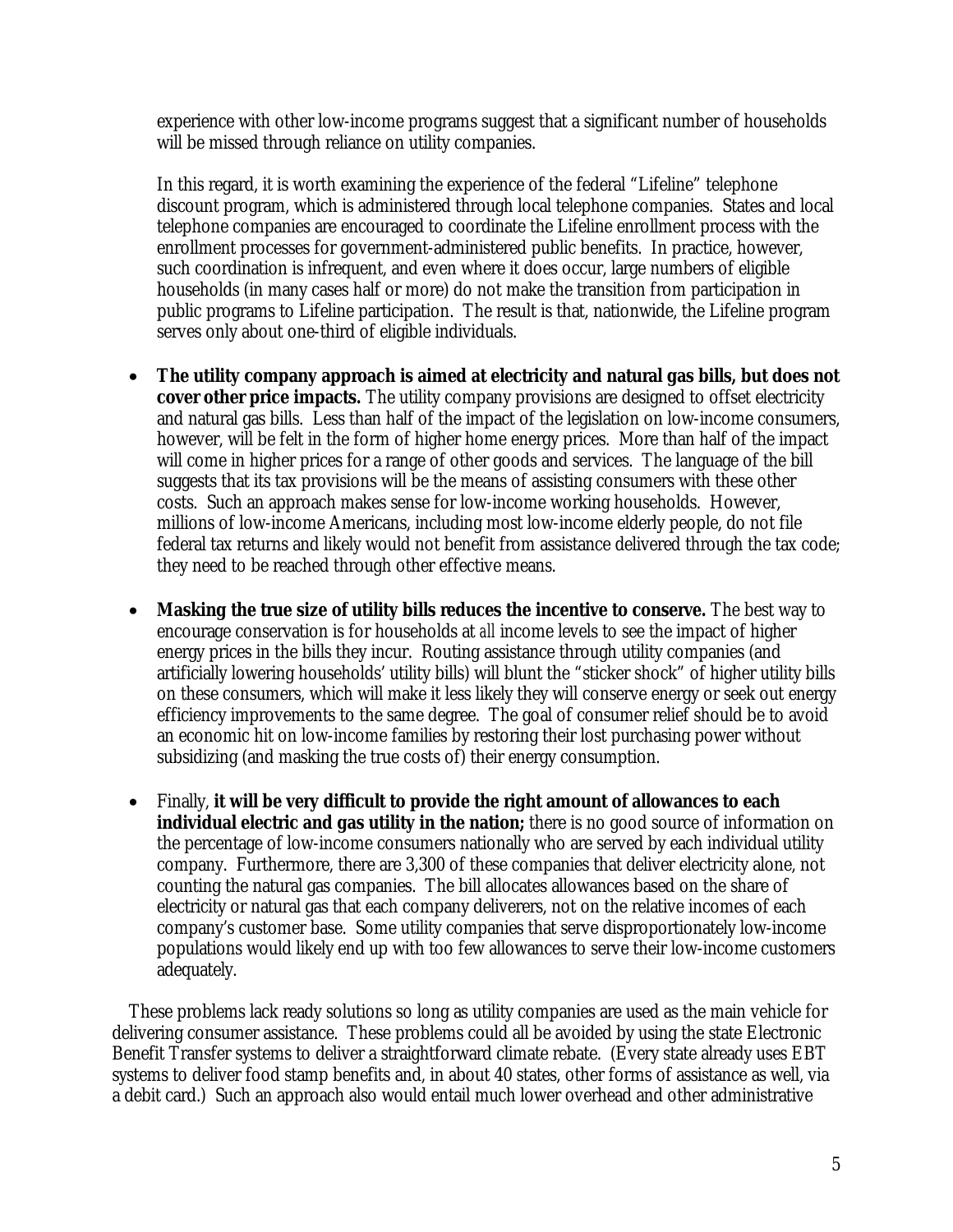costs than trying to use utility companies as the delivery mechanism. This is an area where the legislation could be made considerably stronger.

It should be noted that some utility companies operate programs that help their consumers with energy efficiency improvements in their homes. There may be an important role for utility companies in this area. Utility companies are not, however, the appropriate mechanism to deliver consumer rebates or comparable relief that shields low-income households from substantial losses in purchasing power.

It may be desirable to substantially reduce the funds earmarked for utility companies, focus the remaining funds going to these companies on efficiency improvements, and use the freed-up funds for much more effective mechanisms for providing low-income consumer relief. Whether to retain significant funds for the utility companies for energy efficiency improvements — or to fund efficiency improvements through other mechanisms — should depend upon what is the most effective mechanism to secure such efficiency gains.

#### Energy Efficiency and Mass Transit Investments

The bill makes substantial investments in energy efficiency, mass transit, and other measures designed to reduce Americans' carbon footprints. This is an important goal.

It should be recognized that the energy efficiency programs that exist today operate on a very modest scale. Scaling these programs up to reach tens of millions of American households would require a massive expansion of program infrastructure for which the existing program knowledge base provides comparatively little guidance. Moreover, such a program expansion would inevitably take many years; hiring and training huge numbers of new technicians and dramatically expanding the infrastructure that supports them cannot be done overnight.

Consumers would continue to face the effects of higher energy costs on their budgets while such programs ramped up. Even in the long-term, it is unlikely that one could provide enough assistance in the form of cost-effective energy efficiency interventions to offset most or all of low-income households' loss in purchasing power due to higher energy prices. Consequently, while expanding energy efficiency programs is important and can help low-income households, it should be viewed as a supplement to a rebate-based approach, especially over the longer term. It does not obviate the need for consumer relief, particularly for people with low incomes.

We would note that, if the broad investments that the bill makes in energy efficiency succeed, they will have the effect of reducing overall demand for fossil-fuel energy, which will in turn keep energy prices from rising quite so high and thereby reduce the *dollar* impact of the legislation on households. But the *percentage* of the total allowance value that will be needed to fund an effective policy that preserves low-income consumers' purchasing power will remain at about 14 percent. It will just be 14 percent of a smaller overall dollar amount if the efficiency and alternative energy measures have large effects, because the allowances themselves will not be as costly if efficiency and alternative energy services succeed in moderating increases in energy prices.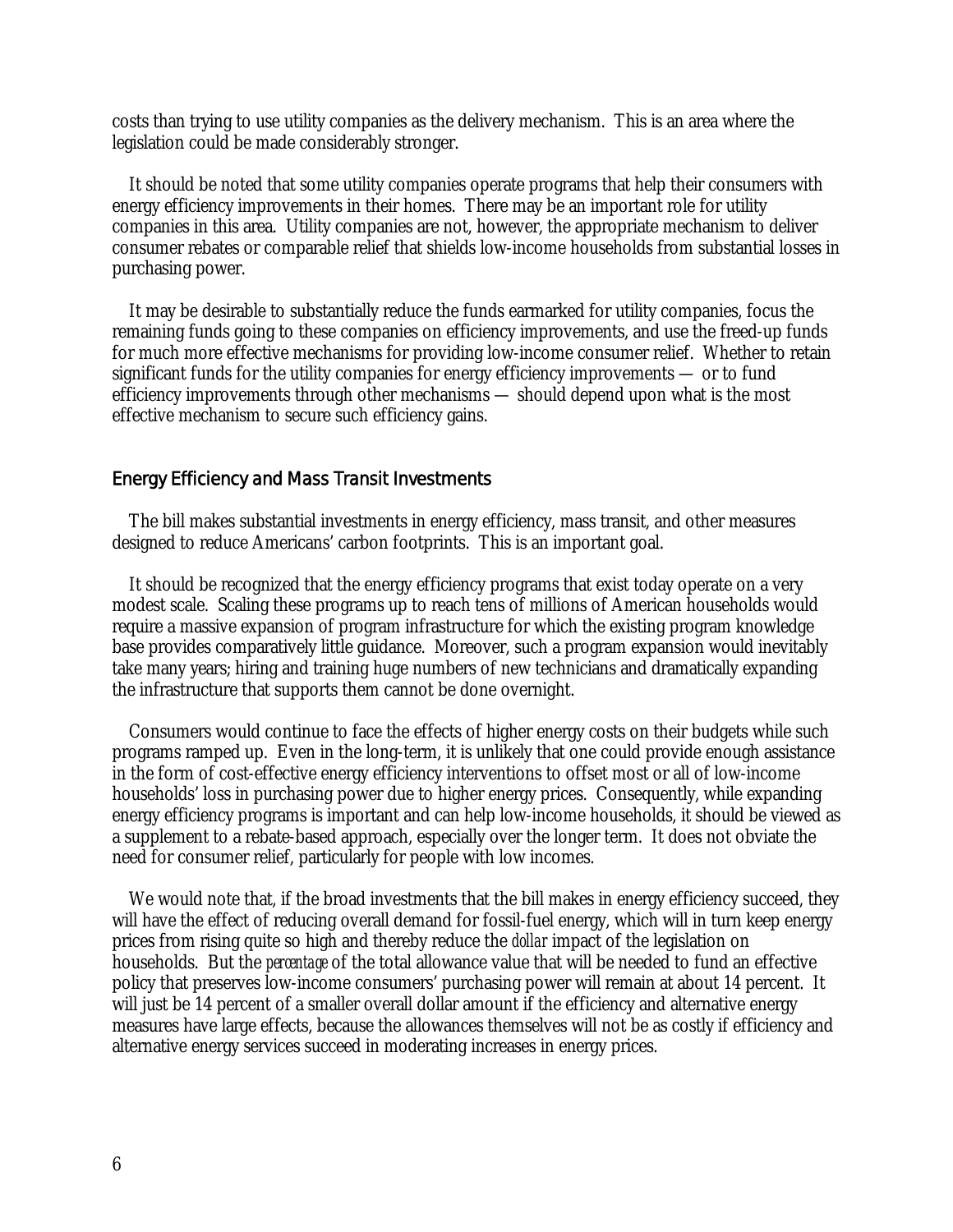## **Conclusion**

Some opponents of climate-change legislation claim that such legislation *necessarily* entails economic hardship for low-income people. This is false. Climate legislation can slow global warming while avoiding negative impacts on low-income Americans. It can also help create new opportunities, such as through "green job" training programs that prepare disadvantaged workers for new jobs in the alternative energy sector (as the Senate bill recognizes by providing a source of funding for these programs).

How low-income households will fare depends on critical decisions about how many resources are directed specifically to low-income people and what delivery mechanisms are used to ensure that these households actually secure the help they need. The current legislation expresses the intent to address these matters and includes various specific provisions to do so. Before enactment, however, substantial further improvement is needed.